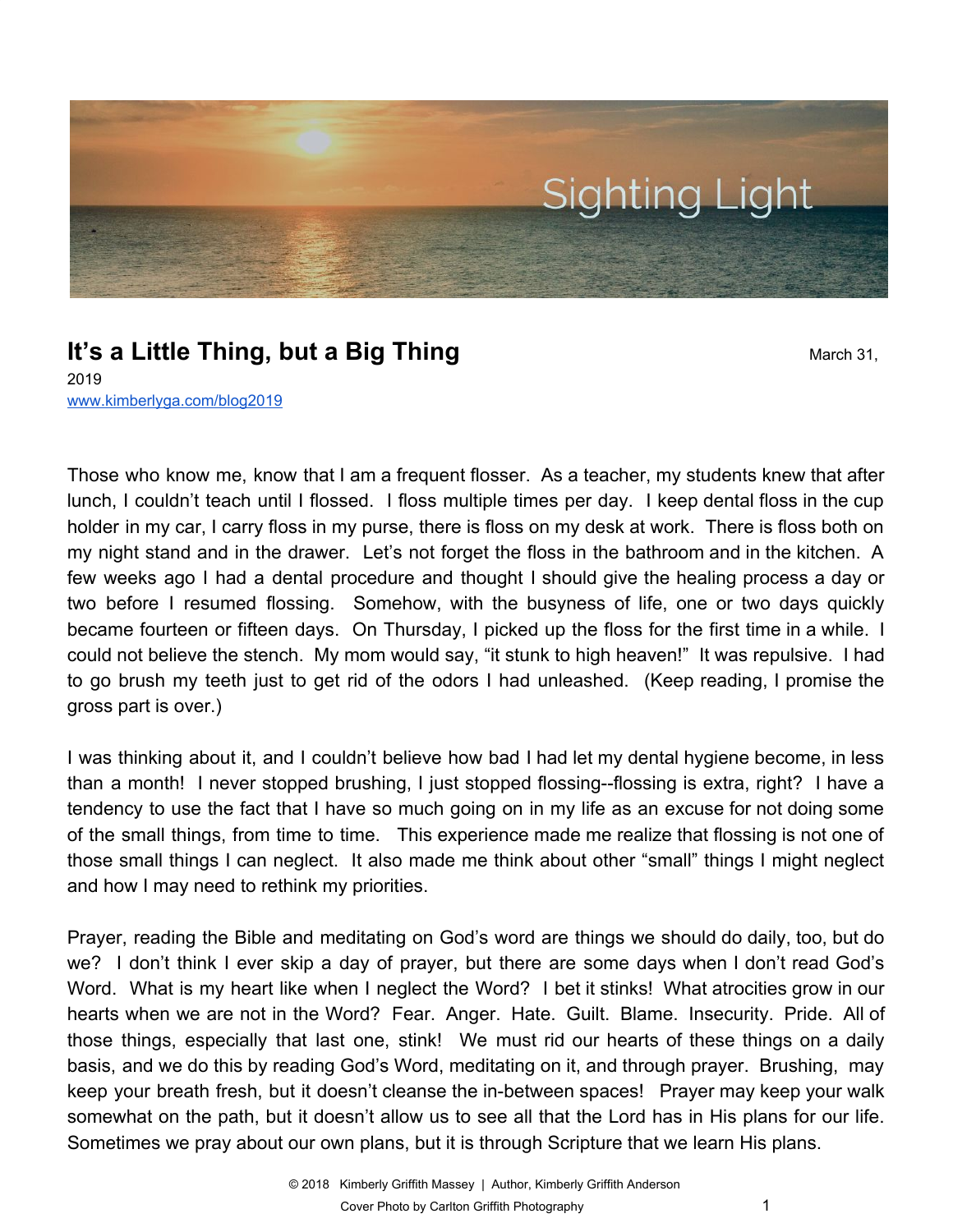### *~Hebrews 4:12*

"For the word of God quick, and powerful, and sharper than any two edged sword, piercing even to the dividing asunder of soul and spirit, and of the joints and marrow, and a discerner of the thoughts and intents of the heart."

# *~Jeremiah 29:11*

For I know the plans I have for you," declares the Lord, "plans to prosper you and not to harm you, plans to give you hope and a future.

# *~Matthew 22:29*

But Jesus answered them, "You are wrong, because you know neither the Scriptures nor the power of God.

### *~Joshua 1:8*

"This book of the law shall not depart out of your mouth; but you shall meditate therein day and night, that you may observe to do according to all that is written therein: for then you shall make your way prosperous, and then you shall have good success.

# *~2 Timothy 3:16-17*

"All Scripture is breathed out by God and profitable for teaching, for reproof, for correction, and for training in righteousness, that the man of God may be complete, equipped for every good work."

### *~Romans 10:17*

"So faith comes from hearing, and hearing through the word of Christ."

### *~1 Thessalonians 5:16-18*

**<sup>16</sup>** Rejoice always, **<sup>17</sup>**pray continually, **<sup>18</sup>**give thanks in all circumstances; for this is God's will for you in Christ Jesus.